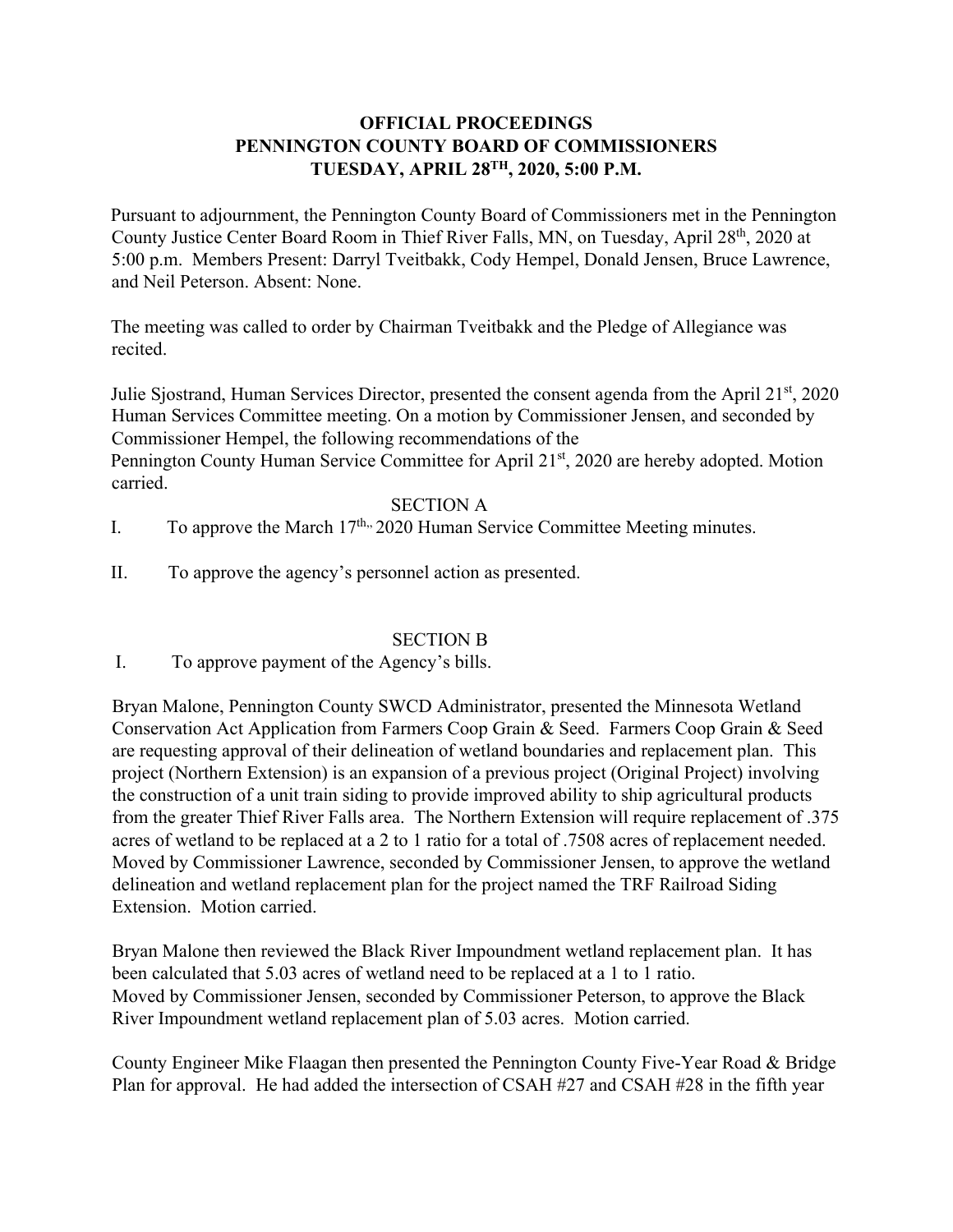of the plan. Moved by Commissioner Jensen, seconded by Commissioner Peterson, to adopt the Five-Year Road & Bridge Construction Plan as presented. Motion carried.

The following resolution was introduced by Commissioner Peterson, seconded by Commissioner Lawrence, and upon vote was unanimously carried.

## **For Agreement to State Transportation Fund Local Bridge Replacement Program**

## **Grant Terms and Conditions SAP 057-598-055**

# April 28, 2020

WHEREAS, Pennington County has applied to the Commissioner of Transportation for a grant from the Minnesota State Transportation Fund for construction of Bridge No.57J43; and

WHEREAS, the Commissioner of Transportation has given notice that funding for this bridge is available; and

WHEREAS, the amount of the grant has been determined to be \$167,521.90 by reason of the lowest responsible bid;

NOW THEREFORE, be it resolved that Pennington County does hereby agree to the terms and conditions of the grant consistent with Minnesota Statutes, section 174.50, and will pay any additional amount by which the cost exceeds the estimate, and will return to the Minnesota State Transportation Fund any amount appropriated for the project but not required. The proper county officers are authorized to execute a grant agreement and any amendments thereto with the Commissioner of Transportation concerning the above-referenced grant.

Moved by Commissioner Jensen, seconded by Commissioner Peterson, to approve the 2020 Township Maintenance Agreements as presented. Motion carried.

Mike Flaagan then discussed a petition to clean 1.5 miles of CD #41 along Section 11 and Section 14 of Highlanding Township. Moved by Commissioner Jensen, seconded by Commissioner Peterson, to accept the petition to clean a portion of CD #41 and order the work done. Motion carried.

Erik Beitel, Emergency Management Director, gave a COVID-19 update reviewing the Minnesota Department of Health numbers. Marshall, Pennington, Red Lake, and Roseau Counties still have one confirmed case each. Erik has been working with the Northland Community College Foundation for use of student housing in case we have isolation needs. We do not have a completed transportation plan at this time.

Kayla Jore, Inter County Nursing Director, reported the conditions around us have stayed the same. Any surge in cases could be conditioned on how soon things open up. Cloth masks work for now, but that could change as things progress.

County Sheriff Ray Kuznia recommends hiring Ginger Alby for the position of Full-Time Dispatcher/Jailer. Moved by Commissioner Jensen, seconded by Commissioner Peterson, to hire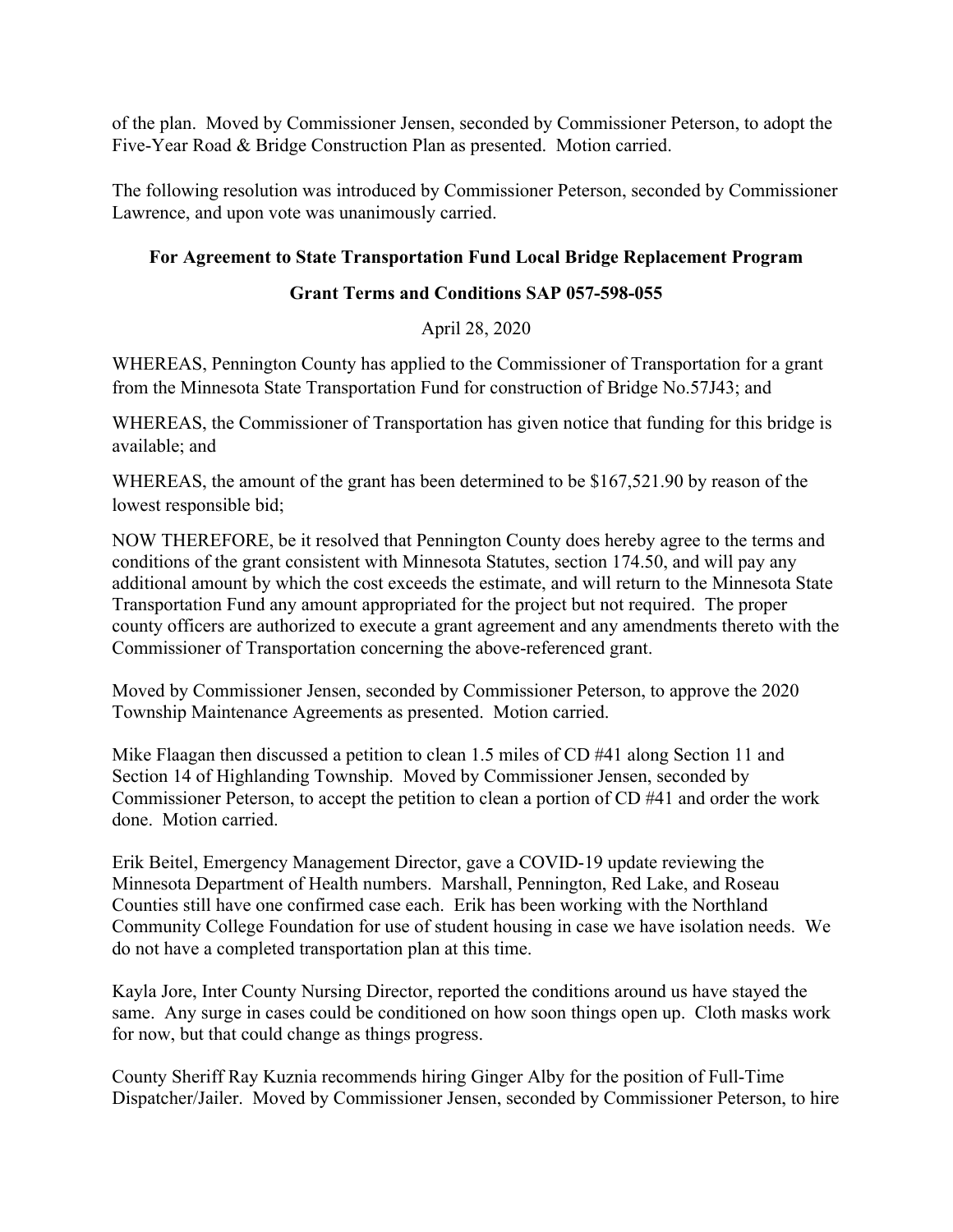Ginger Alby to fill the position of Full-Time Dispatcher/Jailer effective April 29<sup>th</sup>, 2020. Motion carried.

Moved by Commissioner Lawrence, seconded by Commissioner Hempel, to accept the resignation of Gregory Martinez form the position of Corrections Sergeant effective May 10<sup>th</sup>, 2020. Motion carried.

Moved by Commissioner Jensen, seconded by Commissioner Lawrence, to internally post to fill two Full-Time Corrections Positions. Motion carried.

Moved by Commissioner Peterson, seconded by Commissioner Jensen, to advertise for applications to fill two Part-Time Corrections Officer Positions. Motion carried.

The County Board then reviewed a draft resolution establishing Pennington County as a Second Amendment Dedicated County. After a review of the wording, the Chairman will make the suggested changes and return the resolution for review.

The County Board discussed the final payment to C.L.Linfoot on their contract for the Justice Center Project. They have completed the fix on the roof but have not replaced damaged tile. Commissioner Lawrence moved, seconded by Commissioner Jensen, to approve payment of the final payment to C.L. Linfoot by the County Auditor upon receiving their agreement that they will pay for the ceiling tiles. Motion carried.

Moved by Commissioner Hempel, seconded by Commissioner Lawrence, to approve the PWA Maintenance Services Agreement and Technical Support Agreement with ProWest Associates effective May  $1<sup>st</sup>$ , 2020 to April 30<sup>th</sup>, 2021. Motion carried.

The County Board then reviewed a proposal for a bike rack for the Pennington County Justice Center. Bike TRF will be on the rack. Moved by Commissioner Lawrence, seconded by Commissioner Hempel, to purchase a bike rack to be placed at the Pennington County Justice Center. Motion carried.

County Board Chairman Daryl Tveitbakk made the following proclamation.

#### **Proclamation for Bike Month**

**WHEREAS**, the bicycle is a sound form of transportation and excellent for recreation and enjoyment of Thief River Falls; and

**WHEREAS**, throughout the month of May, BikeMn, Bike Thief River Falls, and the League of American Bicyclists, will be promoting bicycling during the month of May 2020; and

**WHEREAS**, these groups are also promoting bicycle tourism year-round to attract more visitors to enjoy our local restaurants, hotels, retail establishments, and cultural and scenic attractions; and